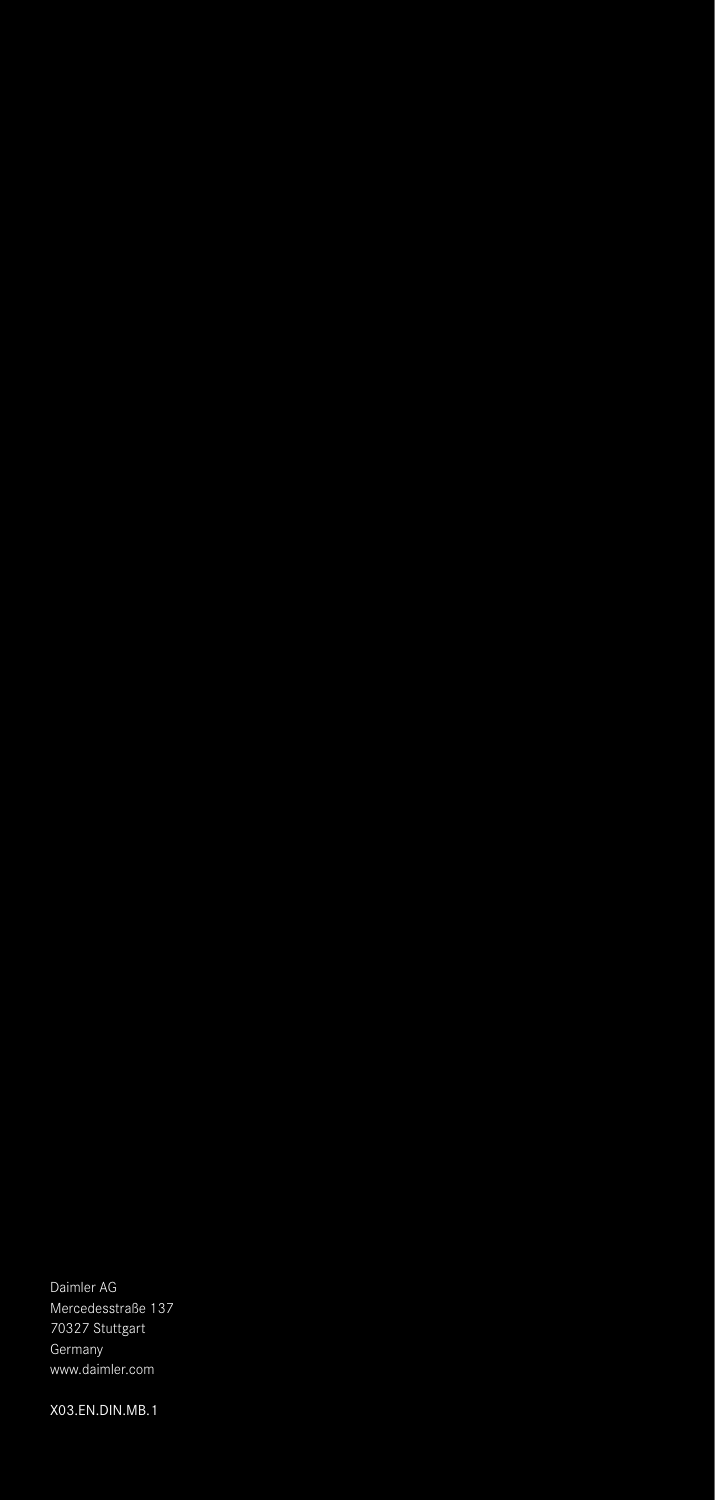

**CORONAVIRUS** WE STICK TOGETHER – BUT KEEP OUR DISTANCE

# Safety Information for Our Visitors



Mercedes-Benz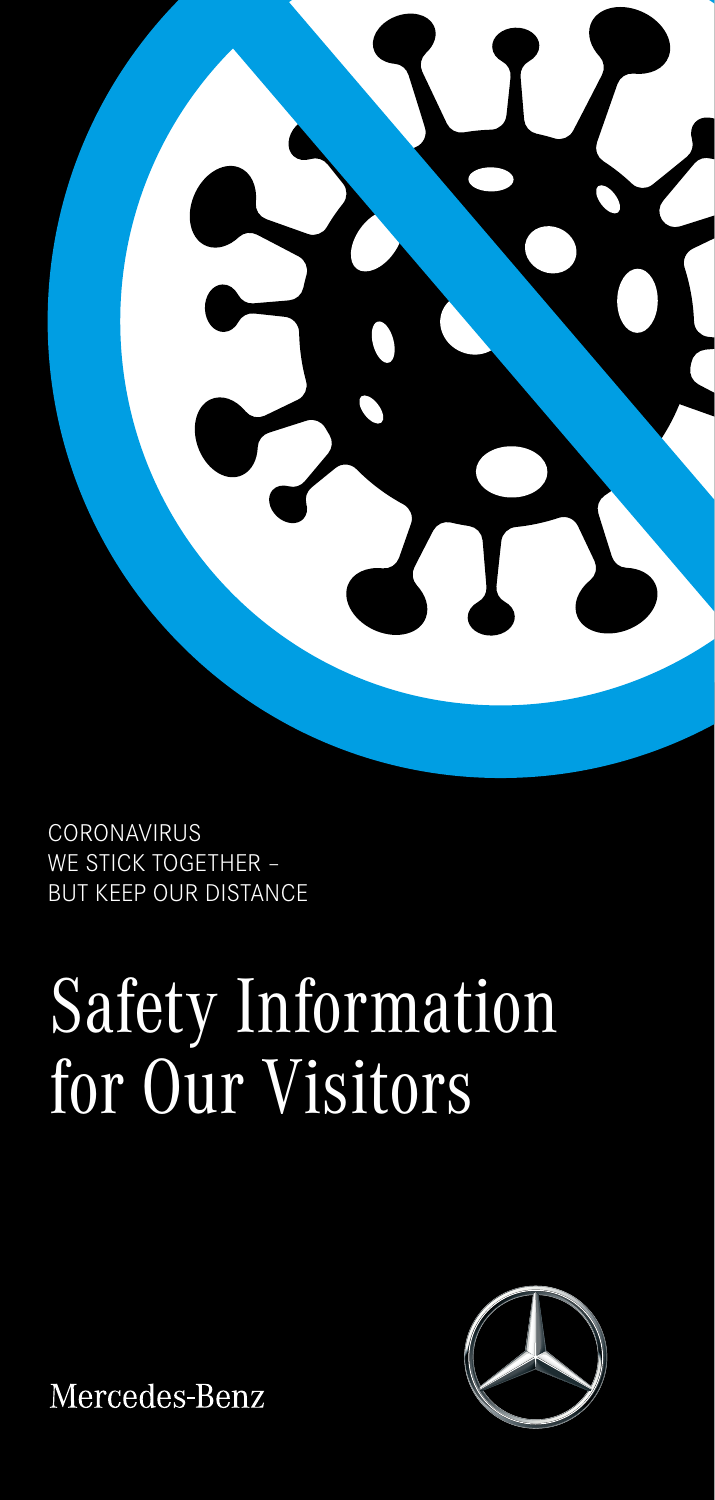## Welcome!

To contain the coronavirus pandemic and minimize the risk of infection at our site, we ask that you comply with the following hygiene measures. Also follow the rules and regulations for the state in which the site is located.

#### Plant Gate and Visitor Reception



- Please always maintain a minimum spacing of 1.5 m / 6 ft. to other persons.
- Comply with the maximum number of persons that can be in our reception areas at one time.
- Avoid touching swing gates and turnstiles.
- Always use the most direct and shortest route to your destination.
- Comply with markings, signs, and posters on current rules and measures for the site.

#### Mouth-Nose-Masks



- Please bring your personal Mouth-Nose-Mask with you.
- This must always be worn if a distance of at least 1.5 m / 6 ft. cannot be complied with.
- We will inform you of additional relevant regulations at the site entrance.

#### General Hygiene Measures



- Please do not shake hands.
- Always maintain a minimum spacing of 1.5 m / 6 ft. to other persons.
- Wash your hands regularly and thoroughly with soap and water.
- Use tissues only once.
- Cough and sneeze, if necessary, into your own elbow and turn away from other persons when doing do.